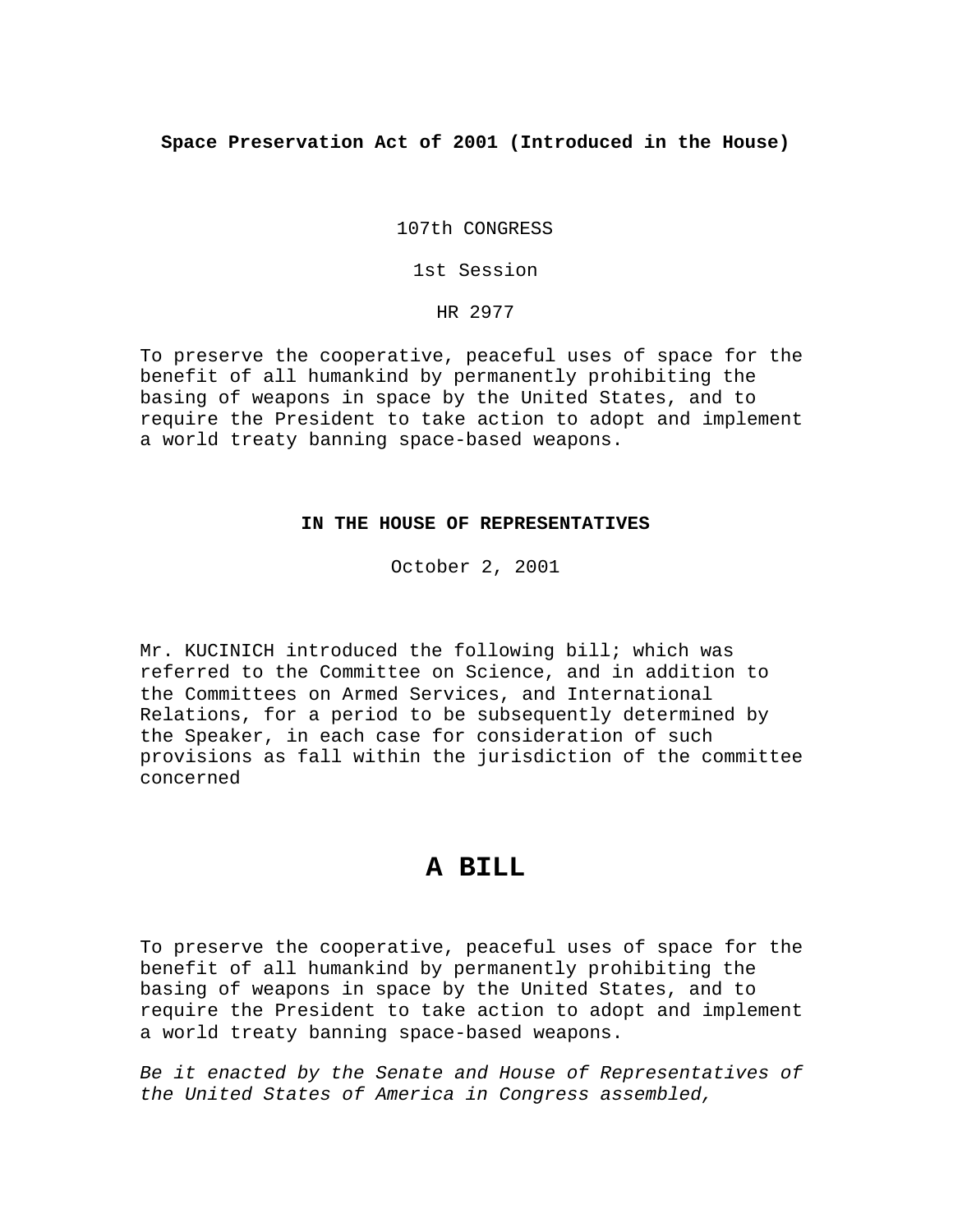#### SECTION 1. SHORT TITLE.

This Act may be cited as the `Space Preservation Act of 2001'.

## SEC. 2. REAFFIRMATION OF POLICY ON THE PRESERVATION OF PEACE IN SPACE.

Congress reaffirms the policy expressed in section 102(a) of the National Aeronautics and Space Act of 1958 (42 U.S.C. 2451(a)), stating that it `is the policy of the United States that activities in space should be devoted to peaceful purposes for the benefit of all mankind.'.

SEC. 3. PERMANENT BAN ON BASING OF WEAPONS IN SPACE.

The President shall--

(1) implement a permanent ban on space-based weapons of the United States and remove from space any existing spacebased weapons of the United States; and

(2) immediately order the permanent termination of research and development, testing, manufacturing, production, and deployment of all space-based weapons of the United States and their components.

SEC. 4. WORLD AGREEMENT BANNING SPACE-BASED WEAPONS.

The President shall direct the United States representatives to the United Nations and other international organizations to immediately work toward negotiating, adopting, and implementing a world agreement banning space-based weapons.

SEC. 5. REPORT.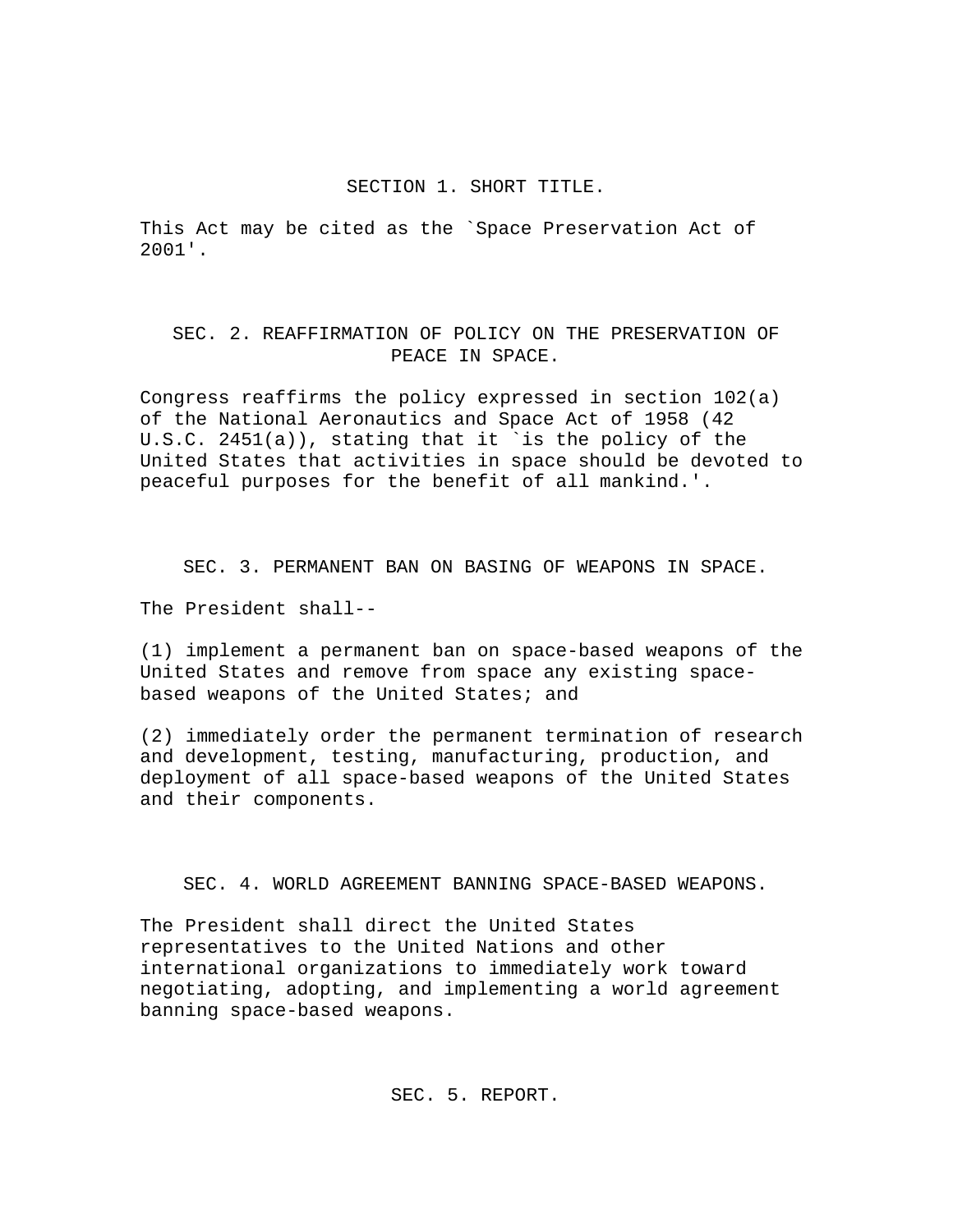The President shall submit to Congress not later than 90 days after the date of the enactment of this Act, and every 90 days thereafter, a report on--

(1) the implementation of the permanent ban on space-based weapons required by section 3; and

(2) progress toward negotiating, adopting, and implementing the agreement described in section 4.

SEC. 6. NON SPACE-BASED WEAPONS ACTIVITIES.

Nothing in this Act may be construed as prohibiting the use of funds for--

(1) space exploration;

(2) space research and development;

(3) testing, manufacturing, or production that is not related to space-based weapons or systems; or

(4) civil, commercial, or defense activities (including communications, navigation, surveillance, reconnaissance, early warning, or remote sensing) that are not related to space-based weapons or systems.

SEC. 7. DEFINITIONS.

In this Act:

(1) The term `space' means all space extending upward from an altitude greater than 60 kilometers above the surface of the earth and any celestial body in such space.

(2)(A) The terms `weapon' and `weapons system' mean a device capable of any of the following:

(i) Damaging or destroying an object (whether in outer space, in the atmosphere, or on earth) by--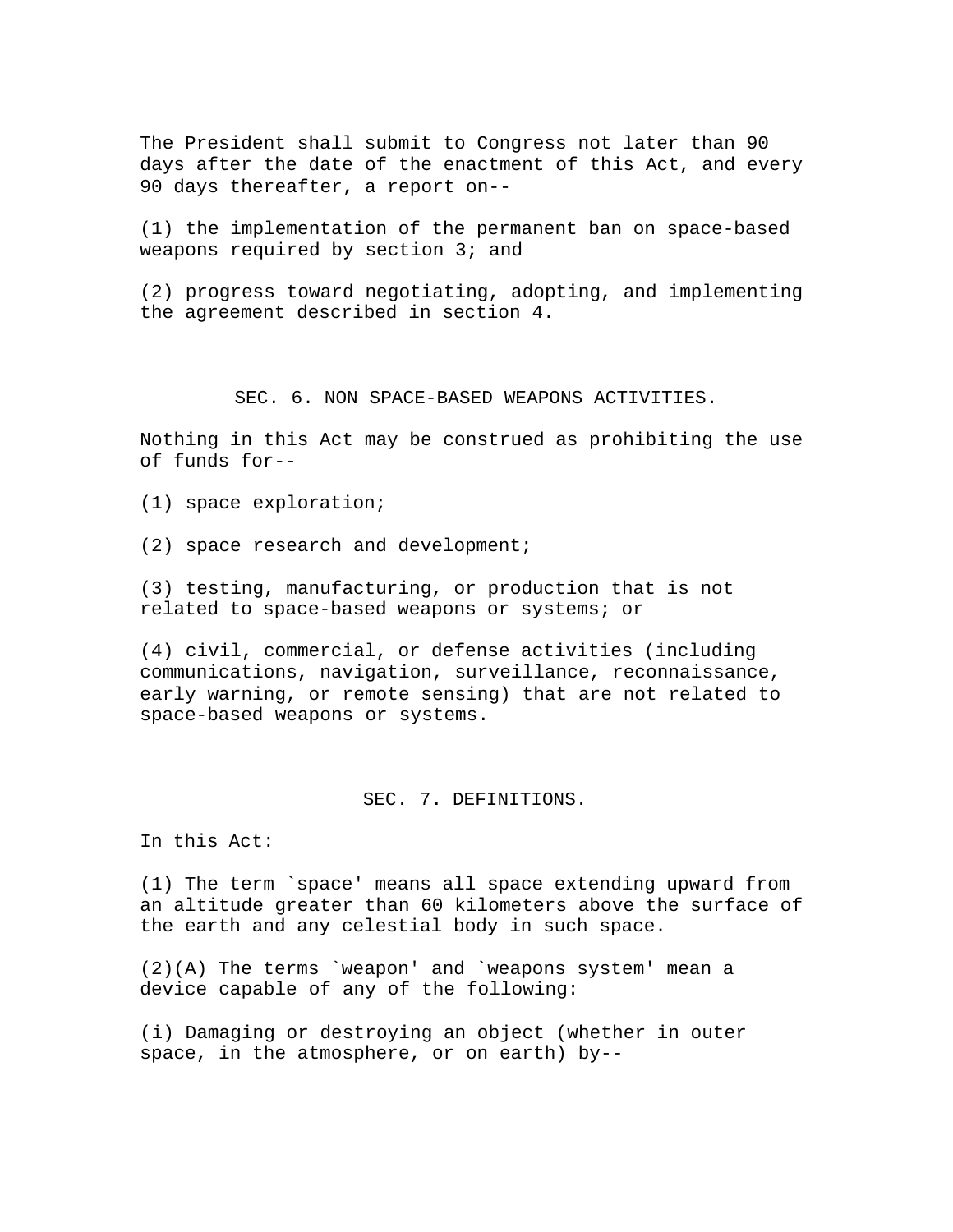(I) firing one or more projectiles to collide with that object;

(II) detonating one or more explosive devices in close proximity to that object;

(III) directing a source of energy (including molecular or atomic energy, subatomic particle beams, electromagnetic radiation, plasma, or extremely low frequency (ELF) or ultra low frequency (ULF) energy radiation) against that object; or

(IV) any other unacknowledged or as yet undeveloped means.

(ii) Inflicting death or injury on, or damaging or destroying, a person (or the biological life, bodily health, mental health, or physical and economic well-being of a person)--

(I) through the use of any of the means described in clause (i) or subparagraph (B);

(II) through the use of land-based, sea-based, or spacebased systems using radiation, electromagnetic, psychotronic, sonic, laser, or other energies directed at individual persons or targeted populations for the purpose of information war, mood management, or mind control of such persons or populations; or

(III) by expelling chemical or biological agents in the vicinity of a person.

(B) Such terms include exotic weapons systems such as--

(i) electronic, psychotronic, or information weapons;

(ii) chemtrails;

(iii) high altitude ultra low frequency weapons systems;

(iv) plasma, electromagnetic, sonic, or ultrasonic weapons;

(v) laser weapons systems;

(vi) strategic, theater, tactical, or extraterrestrial weapons; and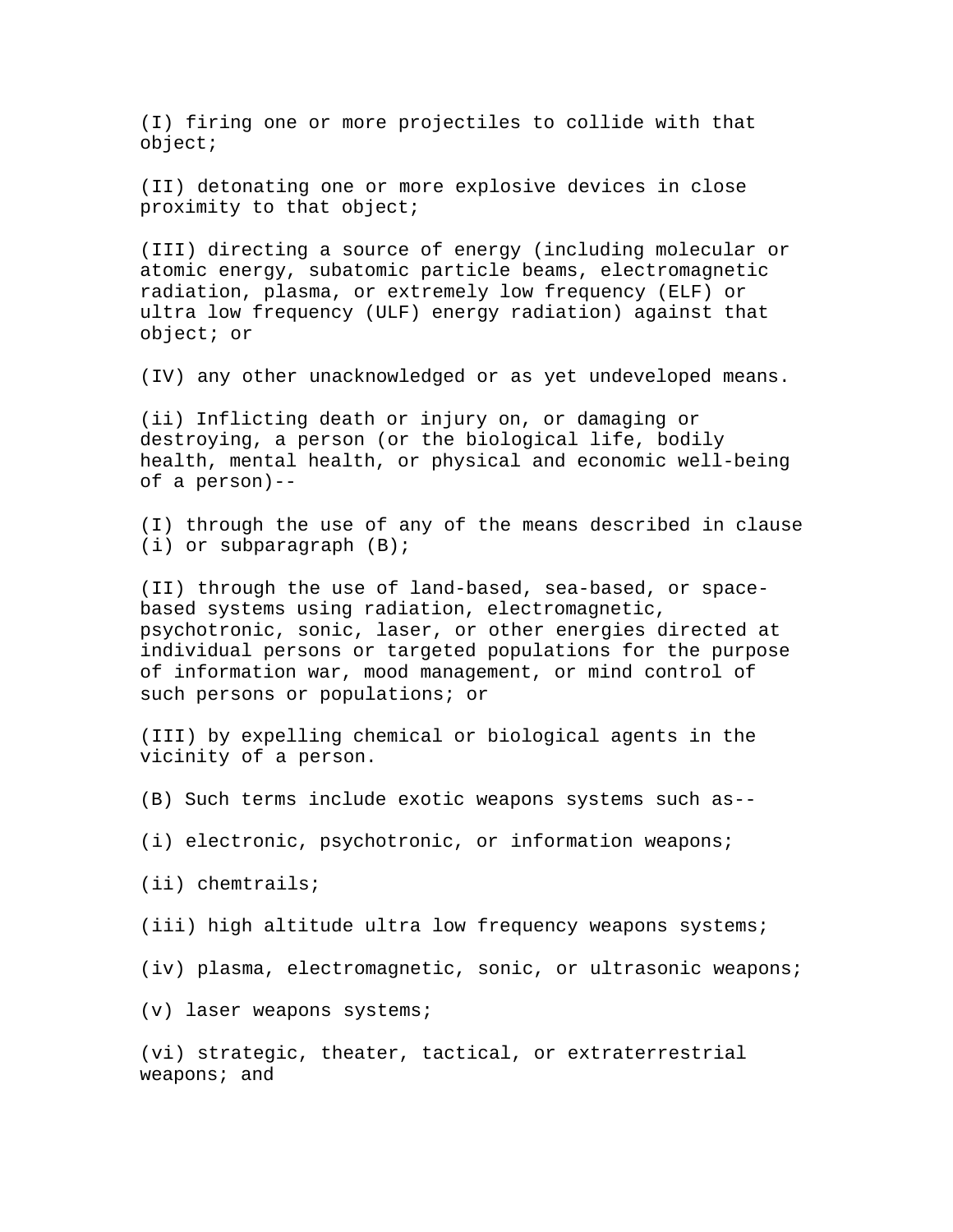(vii) chemical, biological, environmental, climate, or tectonic weapons.

(C) The term `exotic weapons systems' includes weapons designed to damage space or natural ecosystems (such as the ionosphere and upper atmosphere) or climate, weather, and tectonic systems with the purpose of inducing damage or destruction upon a target population or region on earth or in space.

-------------- End of Bill ---------------